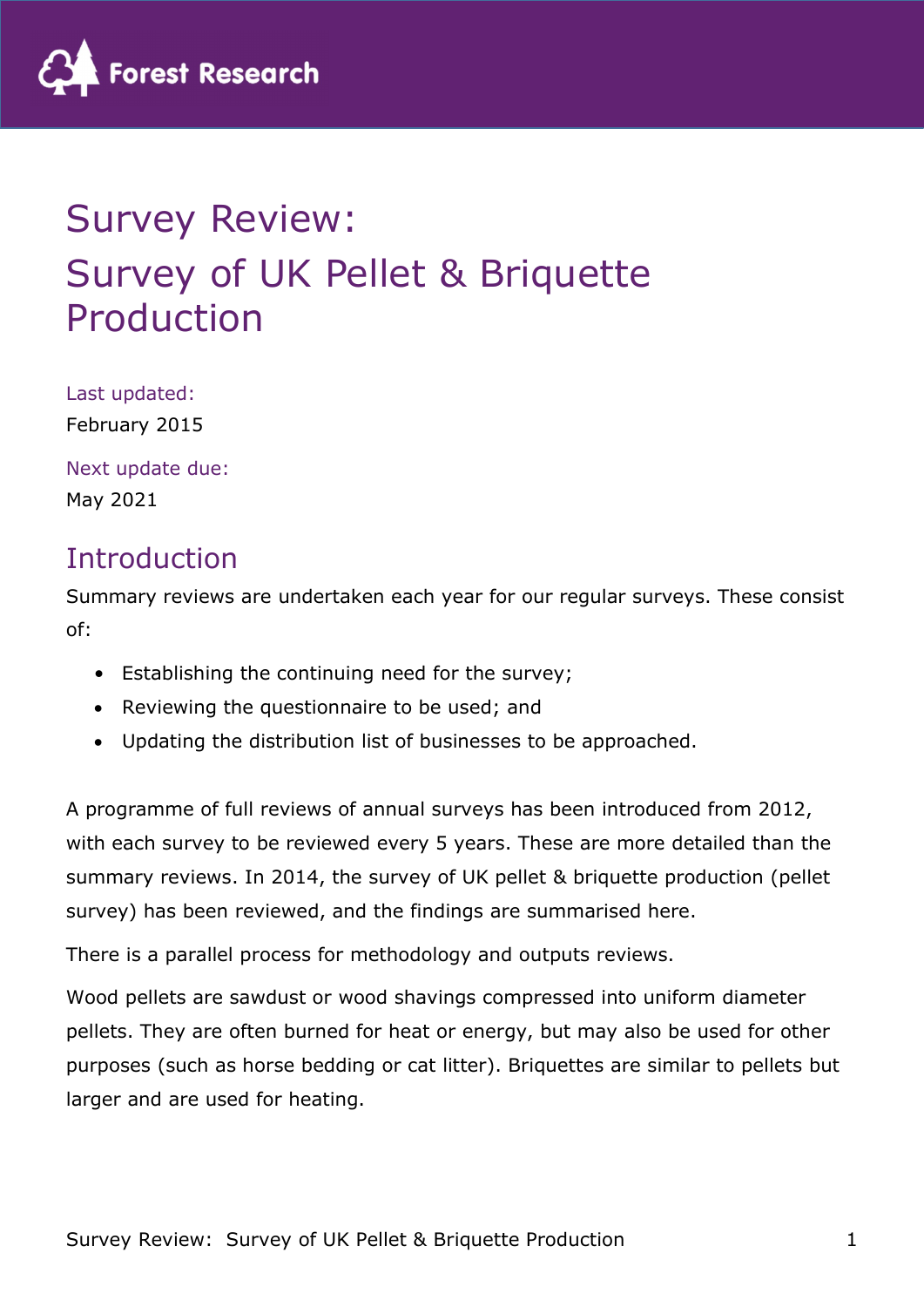

The pellet survey is one of a series of annual surveys and data requests used to produce statistics on the UK timber industry. The survey is run by the Forestry Commission (in association with the Forest Service in Northern Ireland) to collect data from wood pellet and briquette manufacturers in the UK, in order to monitor trends in wood use and renewable energy. The data is also used by international organisations.

More information on the survey, including a quality report, is available at https://www.forestresearch.gov.uk/tools-and-resources/statistics/about-ourstatistics/surveys/survey-of-uk-pellet-amp-briquette-production/.

## Methodology

The review was conducted using the Quality, Methods and Harmonisation Tool (QMHT), a self-assessment questionnaire developed by the Office for National Statistics and the Government Statistical Service:

https://webarchive.nationalarchives.gov.uk/20160128151720/http://www.ons.gov. uk/ons/guide-method/method-quality/quality/harmonisation/index.html

The questionnaire covers the entire surveying process and helps identify potential issues and suggest improvements. The following areas were examined in this review:

- Establishing user requirements (QMHT Section 3)
- Design of survey data collection (QMHT Section 6)
- Editing and imputation (QMHT Section 8)
- Confidentiality (QMHT Section 14)
- Triennial and quinquennial reviews (QMHT Section 19)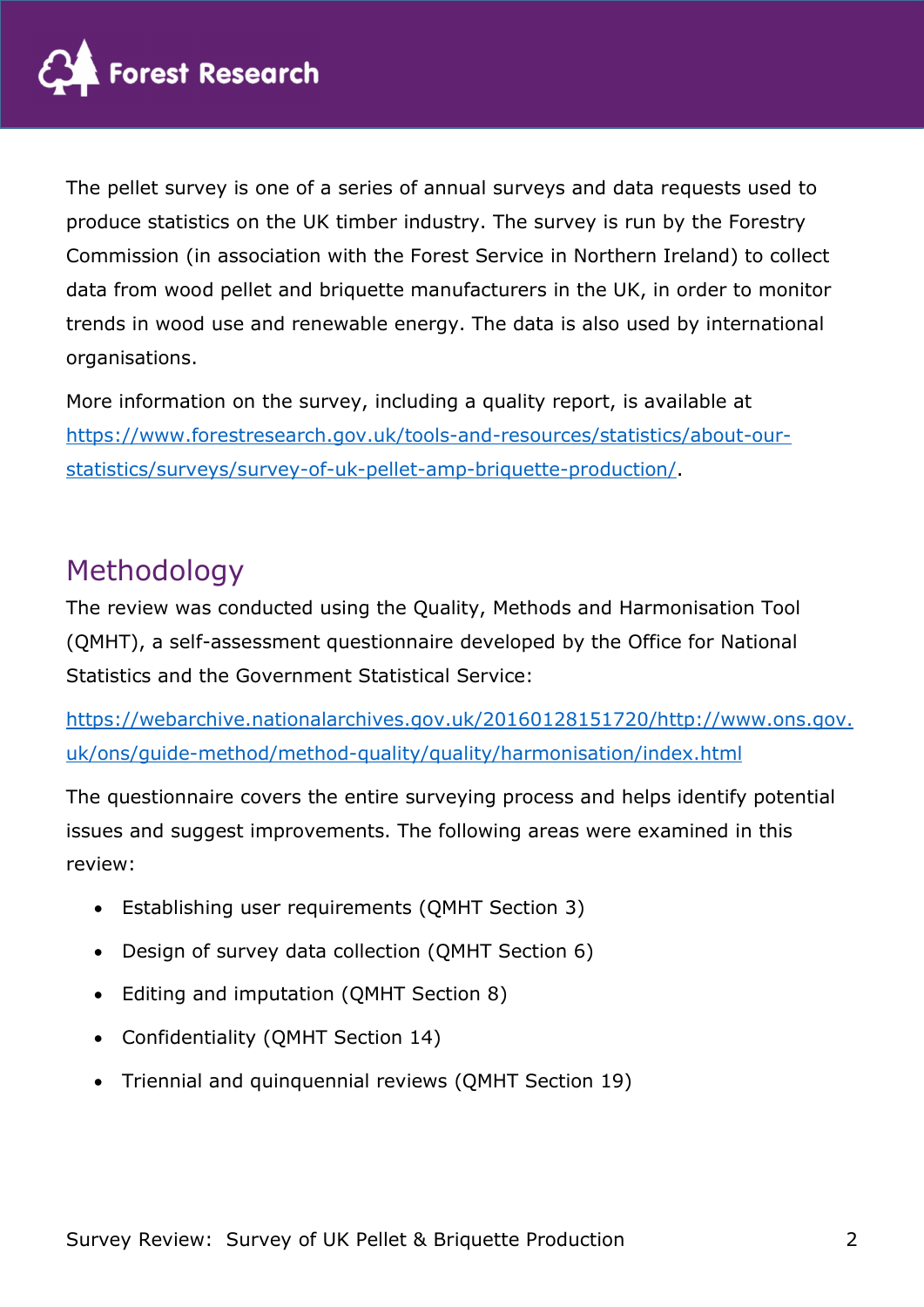

Other areas (that are also relevant to this review) are covered in the 2012 methodology review for UK wood production, available at https://www.forestresearch.gov.uk/tools-and-resources/statistics/about-ourstatistics/methodology-and-outputs/:

- Regular analysis in the production of statistical outputs (OMHT Section 10)
- Regular or repeated statistics (time series) (QMHT Section 12)
- Confidentiality (QMHT Section 14)
- Dissemination (QMHT Section 15)

The Expert Group on Timber and Trade Statistics (EGTTS) was consulted as part of the review process. More information on the EGTTS can be found at: https://www.forestresearch.gov.uk/tools-and-resources/statistics/about-our-

statistics/expert-group-on-timber-and-trade-statistics/.

The review also considered feedback from the 2013 User Engagement Survey (https://www.forestresearch.gov.uk/tools-and-resources/statistics/about-ourstatistics/user-engagement/), which did not suggest making changes to the pellet survey.

#### **Conclusions**

The review concluded that the survey continues to be required and is fit for purpose.

No major issues were identified, but the following improvements were suggested:

#### Survey data collection design (QMHT Section 6)

1. Documentation on the justification for every question asked in the survey questionnaire should be published, to provide data providers and users with an understanding of why the information is required and how it will be used.